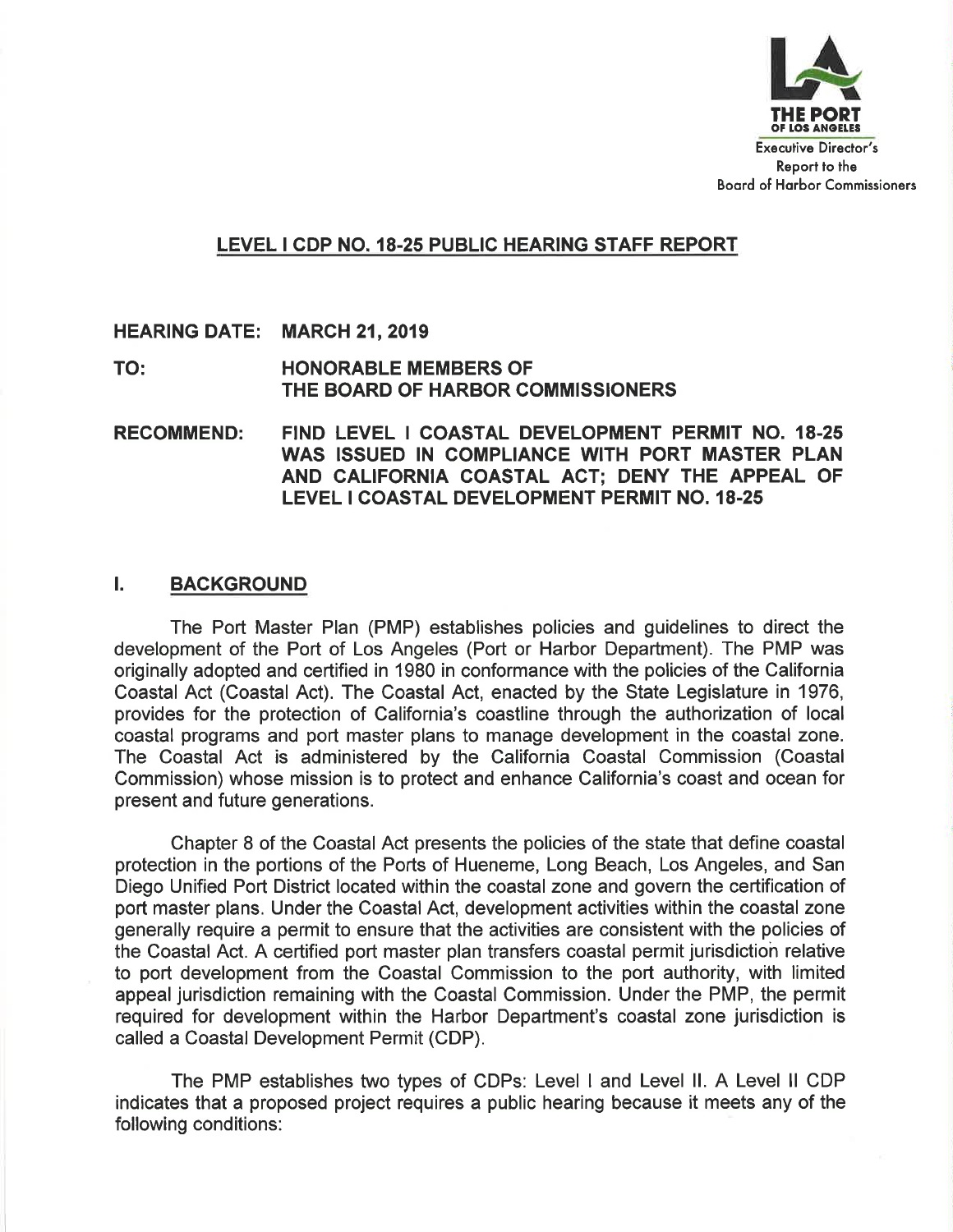#### DATE: MARCH 21,2019 PAGE 2 OF <sup>10</sup>

### SUBJECT: LEVEL I NO. 18-25 CDP PUBLIC HEARING STAFF REPORT

- it will involve significant coastal resources;
- o it will cause major changes in land and/or water use and in the density or intensity of the use;
- it has the potential of creating significant environmental impacts that can or cannot be mitigated; or
- it is appealable to the California Coastal Commission (as identified in Chapter 8, Section 30715 of the Coastal Act).

The Board of Harbor Commissioners (Board) takes action on the approval or denial of a Level ll CDP after the public hearing. All decisions of the Board relating to permit applications shall be accompanied by written conclusions about the consistency of the application with the certified PMP and the Coastal Act, as well as findings of fact and reasoning supporting the decision. lf the vote of the Board is consistent with the staff recommendation, and not othenuise modified, the Board is deemed to have adopted the findings and conclusions recommended by the staff (PMP §6.7.1).

A Level I CDP does not require a public hearing because it is minor in nature, as it has met all of the following conditions:

- minimal coastal resources are involved;
- . only minimal change in land and/or water use and in the density or intensity of the use of land and water area will occur; and
- there are no significant adverse environmental impacts.

In accordance with the PMP, the Executive Director is designated with the authority to approve or deny applications for Level I CDPs, but these CDPs only become effective when the permits are reported in writing to the Board.

While Level I CDPs do not require a public hearing because of their minimal impacts on the environment and coastal resources, the Executive Director's determination of approval or denial for a Level I CDP may be appealed to the Board. Upon appeal, the matter shall be promptly calendared for a public hearing before the Board.

### A. Standard of Review for Coastal Development Permits

Approval of an application for a CDP (whether it follows the Level I or Level ll approval process) shall be accompanied by specific findings of fact supporting the following legal conclusions. PMP §6.7.3 states:

"All decisions of the Board relating to permit applications shall be accompanied by written conclusions about the consistency of the application with the certified Plan and Coastal Act, and findings of fact and reasoning supporting the decision.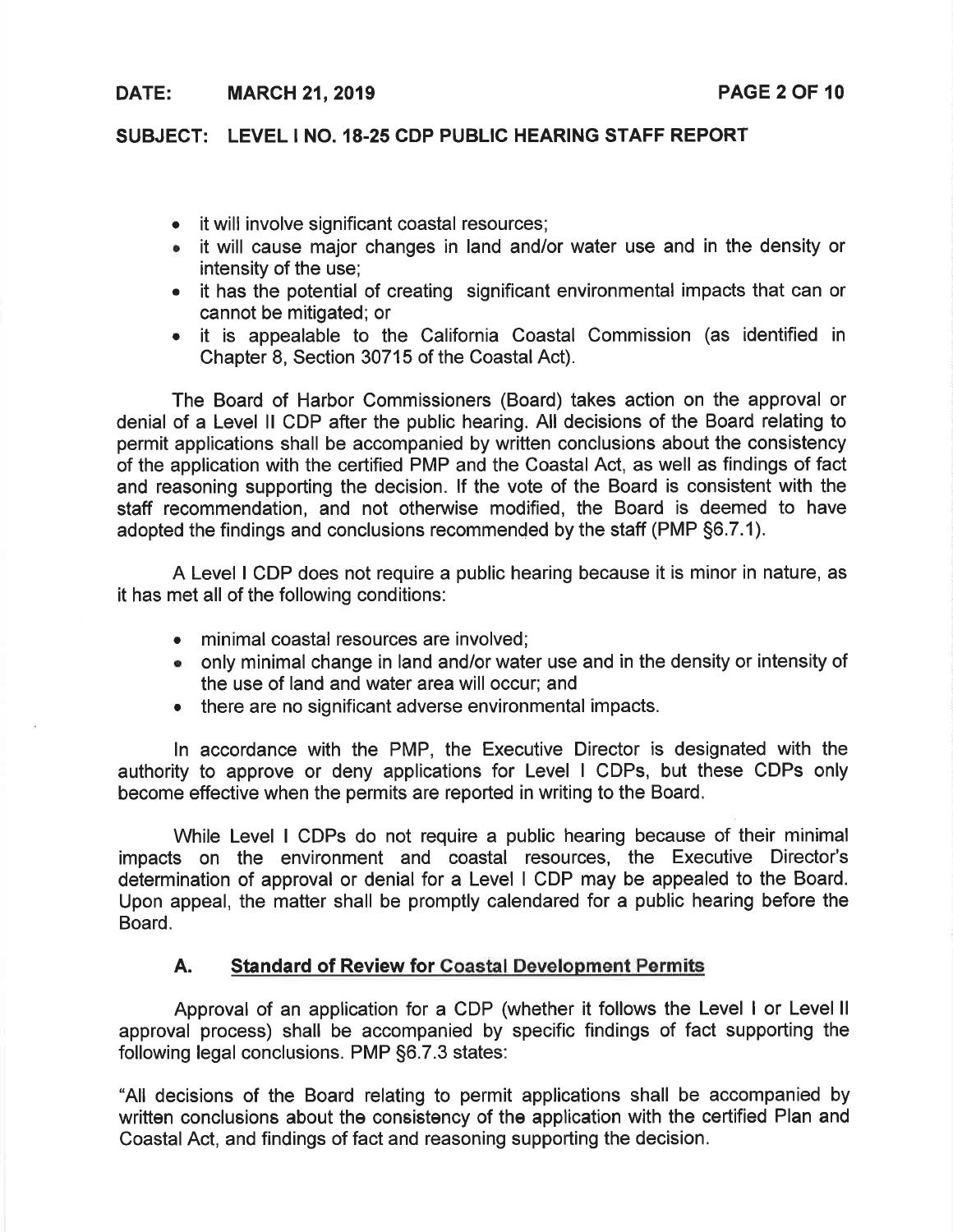### DATE: MARCH 21,2019 PAGE 3 OF <sup>10</sup>

### SUBJECT: LEVEL I NO. 18-25 CDP PUBLIC HEARING STAFF REPORT

Approval of an application shall be accompanied by specific findings of fact supporting the following legal conclusions:

- That the development is in conformity with the certified Plan; and a.
- That either the development will have no significant adverse environmental impacts, or there are no feasible alternatives or mitigation measures, as provided in CEQA, which would substantially lessen any significant adverse impact that the development as finally proposed may have on the environment. lf feasible mitigation measures are not available, the Board can adopt a statement of overriding considerations." (Port Master Plan s6.7.3)  $b_{\cdot}$

#### B. APM Terminals CDP No. 18-25

APM Terminals (APMT) operates a container terminal at Pier 400 on Terminal Island in the Port of Los Angeles. APMT's terminal consists of 484 acres, or 28% of the 1,704 acres of container terminal property in the Port.

On November 5, 2018, the Harbor Department received an Application for Port Permit (APP) from APMT (Transmittal 1). This application was logged as APP #181108- 176, which indicates that it was assigned a file number on November 8, 2018, and that it was the 176<sup>th</sup> permit application assigned a file number in 2018. The description for the proposed project (Project) states:

> "The project seeks to modernize the APM Terminal. Modernization includes landside infrastructure changes necessary to effectively operate battery-electric powered equipment.

> lnfrastructure changes include installation of charging stations for the equipment, installation of permanent scaffolding to create <sup>a</sup> vertical racking system for the refrigerated containers, installation of traffic barriers and fencing for drayage hauler safety and the installation of some small antenna poles to enhance the existing Wi-Fi network." (APP #181108-176, page 2)

Because the Project is located within the coastal zone under Harbor Department jurisdiction, staff of the Planning and Strategy Division evaluated the Project for its consistency with the PMP. Planning staff found the Project to be consistent with the PMP's identified land use for the Project area (Container operations), and consistent with the goals and policies of the PMP (see Findings of Fact below). Planning staff found that it conformed to the requirements for a Level I CDP and recommended that the Executive Director issue APMT a Level I CDP, No.  $18-25$  (the  $25<sup>th</sup>$  CDP recommended for approval ln 2018).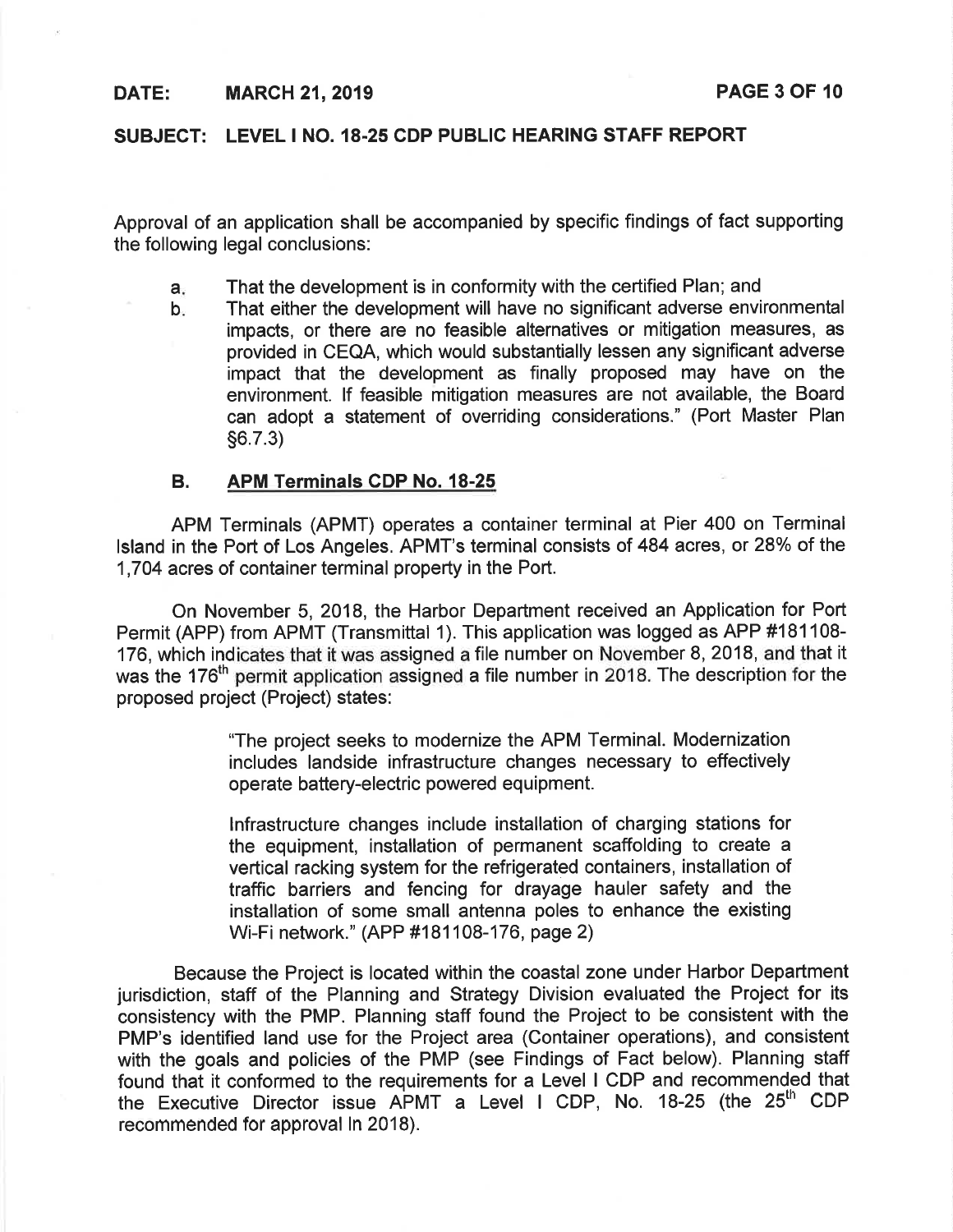#### DATE: MARCH 21,2019 PAGE 4 OF <sup>10</sup>

#### SUBJECT: LEVEL I NO. 18-25 CDP PUBLIC HEARING STAFF REPORT

#### C. GDP No. 18-25 Permit Actions

The Executive Director issued Level I CDP No. 18-25 (Project) and agendized it to be reported at the Board of Harbor Commissioners Meeting on January 24,2019. The item was pulled from the agenda on January 23,2019 (Transmittal 2). The Level I CDP No. 18-25 was then agendized to be reported at the Board of Harbor Commissioners Meeting on February 21, 2019 (Transmittal 3).

At the February 21, 2019 Board Meeting, an appeal was lodged in opposition to the Executive Director's approval of the Level I CDP, in accordance with PMP 56.4.2. Following the PMP \$6.5 guidelines, a public hearing was calendared for 8:30 a.m. on March 21, 2019. Public notice for this hearing was published in the Daily Breeze and on the Harbor Department's website on March 6,2019, fifteen (15) days before the public hearing (Transmittal 4).

## ll. FINDING OF FACT: CONFORMITY WITH THE PORT MASTER PLAN AND THE CALIFORNIA COASTAL ACT

## A. The Scope of the Project is Consistent with a Level I Coastal Development Permit

The PMP states that examples of Level I CDPs include, but are not limited to: minor grading, paving, lighting, fencing, installation of structures such as modular offices/buildings, storage buildings, restroom facilities, floating docks, and guard houses; demolition of wharves, buildings, tanks, or exterior equipment; removal of pipelines; and major building renovations (PMP S6.4.2). The tasks identified in APMT's Project description are as follows:

- installation of charging stations for equipment;
- installation of permanent scaffolding to create a vertical racking system for refrigerated containers;
- installation of traffic barriers and fencing; and
- . installation of antenna poles.

These tasks are consistent with the types of projects that are issued Level I CDPs. For example, Level I CDPs for similar scopes of work to CDP No. 18-25 have previously been issued for developments on container terminals:

- CDP No. 15-03 to Eagle Marine (now Fenix Marine) for the installation of tuff grid fence, slide gate, and turnstiles;
- CDP No. 17-16 to APMT for the placement of an above-ground 2,000 gallon diesel exhaust fuel tank and the construction of <sup>a</sup> concrete berm around the perimeter of the tank;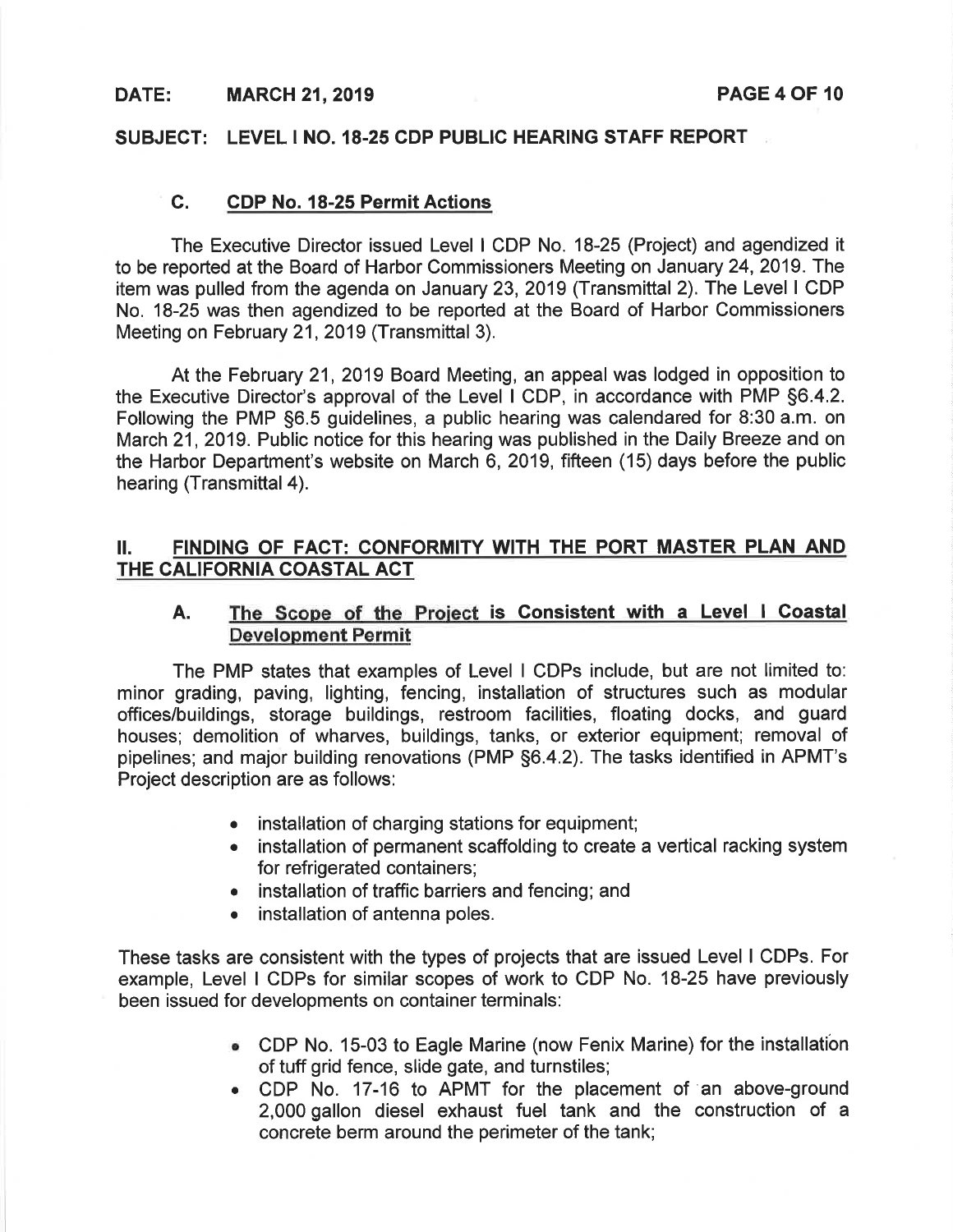### DATE: MARCH 21,2019 PAGE 5 OF <sup>10</sup>

# SUBJECT: LEVEL I NO. 18-25 CDP PUBLIC HEARING STAFF REPORT

- CDP No. 18-08 to Eagle Marine for the demolition of the primary marine building and the relocation of a substation;
- CDP No. 18-09 to TraPac for the removal of a 1,000-gallor underground waste oil storage tank.

#### B. The Proiect Advances the Goals of the Port Master Plan

The Project complies with all of the Goals of the certified Port Master Plan. Further, the CDP for the Project advances Goal 1: Optimize Land Use, and Goal2: lncrease Cargo Terminal Efficiency.

#### 1. Port Master Plan \$3.2.1 Goal 1: Optimize Land Use

Goal 1 states: "Development and the land uses designated on Port land should be compatible with surrounding land uses in order to maximize efficient utilization of land and minimize conflicts, lndividual terminals within the Port should be compatible with neighboring Port tenants. When incompatible, port areas should be deliberately redeveloped or relocated to eliminate the conflict. Cargo handling facilities should be primarily focused on Terminal lsland and other properties that are buffered from the neighboring residential communities of San Pedro and Wilmington. Non-water dependent use facilities should be eliminated from Port cargo-designated waterfront properties. Land use decisions should also take into condensation opportunities for Port tenants to grow and expand their business." (PMP S3.2.1)

The CDP for the Project, and the development activities it contains, are all to be located on APMT's leasehold as contemplated by Goal 1. The "container" land use designation of APMT's terminal found in the PMP supports the uses involved in the CDP as the entirety of the Project involves the movement of containerized ocean cargo. ln upgrading this terminal through the provision of modern cleaner equipment, the CDP supports maximizing the use and efficient utilization of APMT's leasehold. APMT's investment in the terminal furthers the maximization of efficient utilization by intertwining modern clean technology with its operations, enabling cargo movement without inefficient fossil fuel use.

#### 2. Port Master Plan §3.2.2 Goal 2: Increase Cargo Terminal Efficiency

Goal2 states: "Cargo terminals should be utilized to their maximum potential in order to meet current and future needs of the Port's customers and region. The Port should develop and maintain the infrastructure necessary to support the terminals, while Port tenants should be encouraged to modernize their facilities and implement new technologies, including automated container terminal technology. Long-term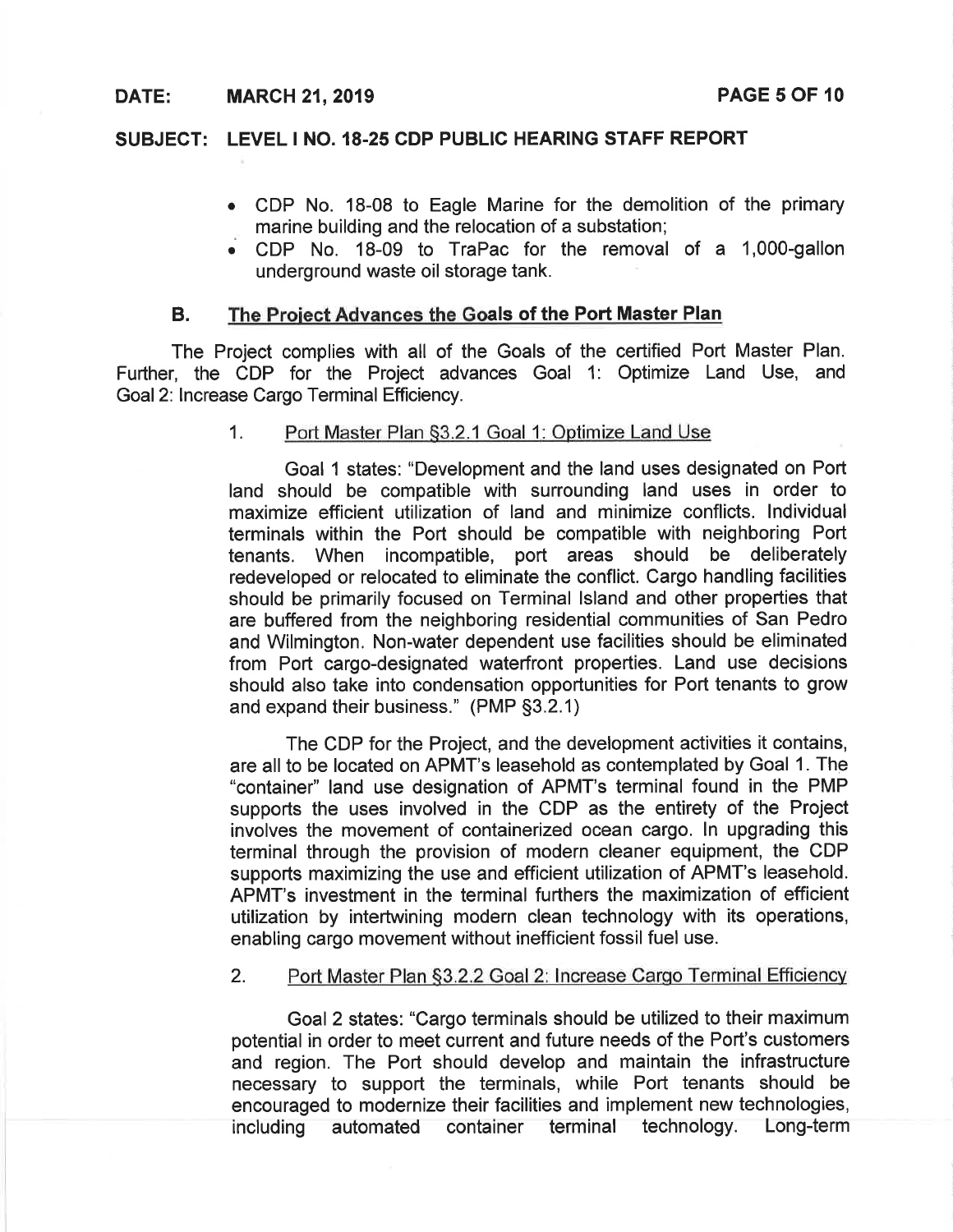## DATE: MARCH 21, 2019 **PAGE 6 OF 10**

## SUBJECT: LEVEL I NO. 18-25 CDP PUBLIC HEARING STAFF REPORT

development plans should maximize the utilization of low-performing assets, environmentally contaminated facilities, and unused assets." (Port Master Plan \$3.2.2)

The CDP for the Project, and the activity it contemplates, will help APMT reach both its current and future needs, both to move cargo efficiently and to meet mandatory emissions targets imposed by both the Clean Air Action Plan and California Air Resources Board today and into the future. The CDP also represents the addition of new technology to the terminal which Goal 2 specifically encourages.

#### C. The Proiect Advances the Policv Obiectives of the Port Master Plan

The CDP for the Project complies with all of the Policies of the certified Master Plan. Further, this CDP advances all of the PMP's relevant policy goals as demonstrated below.

Port Master Plan \$7.1 directs the Board to "...use the provisions of the Plan, including these policies of general applicability, to determine if a development project is consistent with the Plan." PMP S7.2 lists those policies.

> 1. Port Master Plan 57.2.1 Policy 1: Land Use (California Coastal Act Secfions 30250, 30255, 30701, and 30220)

"Policy 1.1 - Develop new commercial or industrial projects within, contiguous with, or in close proximity to existing developed areas able to accommodate it with adequate public services." (California Coastal Act Section 30250)

The Project is proposed to be developed within an existing industrial facility properly zoned and entitled for the purpose. The Project is consistent with both the PMP and Coastal Act as the Project is located within an existing development and does not necessitate the development of any additional land beyond APMT's leasehold.

"Policy 1.2 - Protect coastal areas for port-related developments and water-dependent developments. (California Coastal Act Section 30255)'

The Project supports APMT's use of its water-dependent container terminal and is sited entirely within the terminal's boundaries which is the "coastal-dependent use[] [it] supports." (California Coastal Act Section 30255). No fill is necessary to complete the Project, nor is any expansion of APMT's leasehold necessary.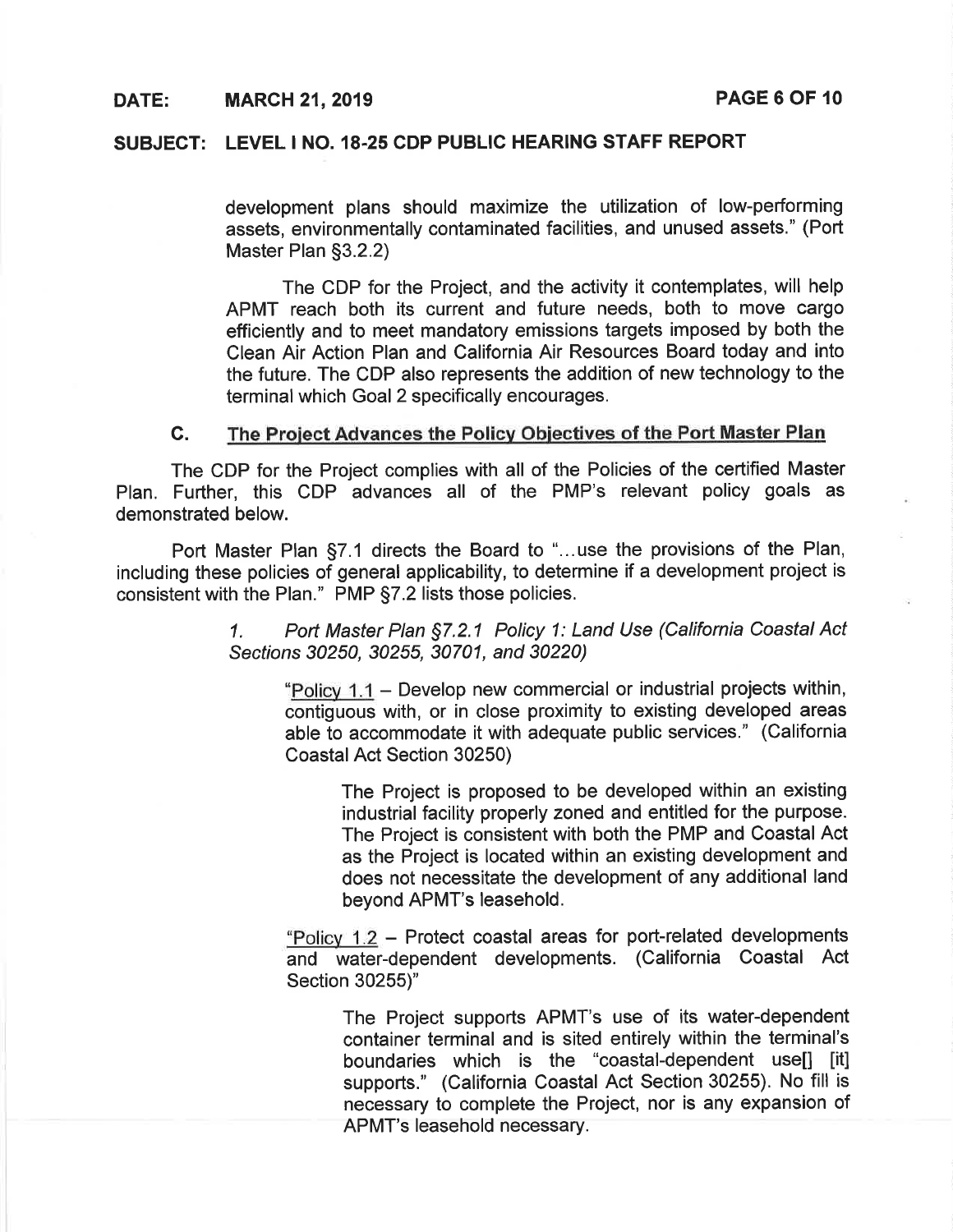#### DATE: MARCH 21,2019

## SUBJECT: LEVEL I NO. 18-25 CDP PUBLIC HEARING STAFF REPORT

"Policy 1.3 - The Port is encouraged to modernize and construct necessary facilities within the boundaries of the Port in order to minimize or eliminate the necessity for future dredging and filling to create new ports in new areas of the state. (California Coastal Act Section 30701)'

The Project will modernize APMT's operation through efficient high tech machinery. ln doing so, the Project heeds the Coastal Act's "...encourage[ment] to modernize and construct necessary facilities within their boundaries..." to avoid the need to dredge and fill or create new ports within the state.

"Policv 1.4 - Coastal areas and waters in the Port suitable for water-oriented recreational activities shall be protected for such uses where they do not interfere with commercial or hazardous operations or activities of the Port and its tenants, (California Coastal Act Section 30220)"

The Project is located entirely within APMT's existing container terminal. Consequently, it will have no impact upon any of the Port's recreational facilities and/or locations.

2. PMP § 7.2.2 Policy 2: Location, Design, and Construction of Development (California Coastal Acf Secfions 30707, 30708, 30211, 30212, 30212.5, and 30223)

"Policy 2.1 - Locate, design, and construct port-related projects to (1) minimize substantial adverse impacts, (2) minimize potential traffic conflicts between vessels, (3) prioritize the use of existing land space for port purposes, including, but not limited to, navigational facilities, shipping industries, and necessary support and access facilities, (4) provide for other beneficial uses including, but not limited to, recreation and wildlife habitat uses, to the extent feasible, and (5) encourage rail service to port areas and multicompany use of facilities. (California Coastal Act Section 30708)"

The effect of the Project will not only minimize adverse impacts, it will reduce the impact of APMT's operations on the environment through modern, less polluting equipment. This simultaneously aligns with both the Harbor Department's Clean Air Action Plan and the California Air Resources Board's clean air mandates. Further, the Project provides support for both the new cleaner equipment and the core operations of the terminal.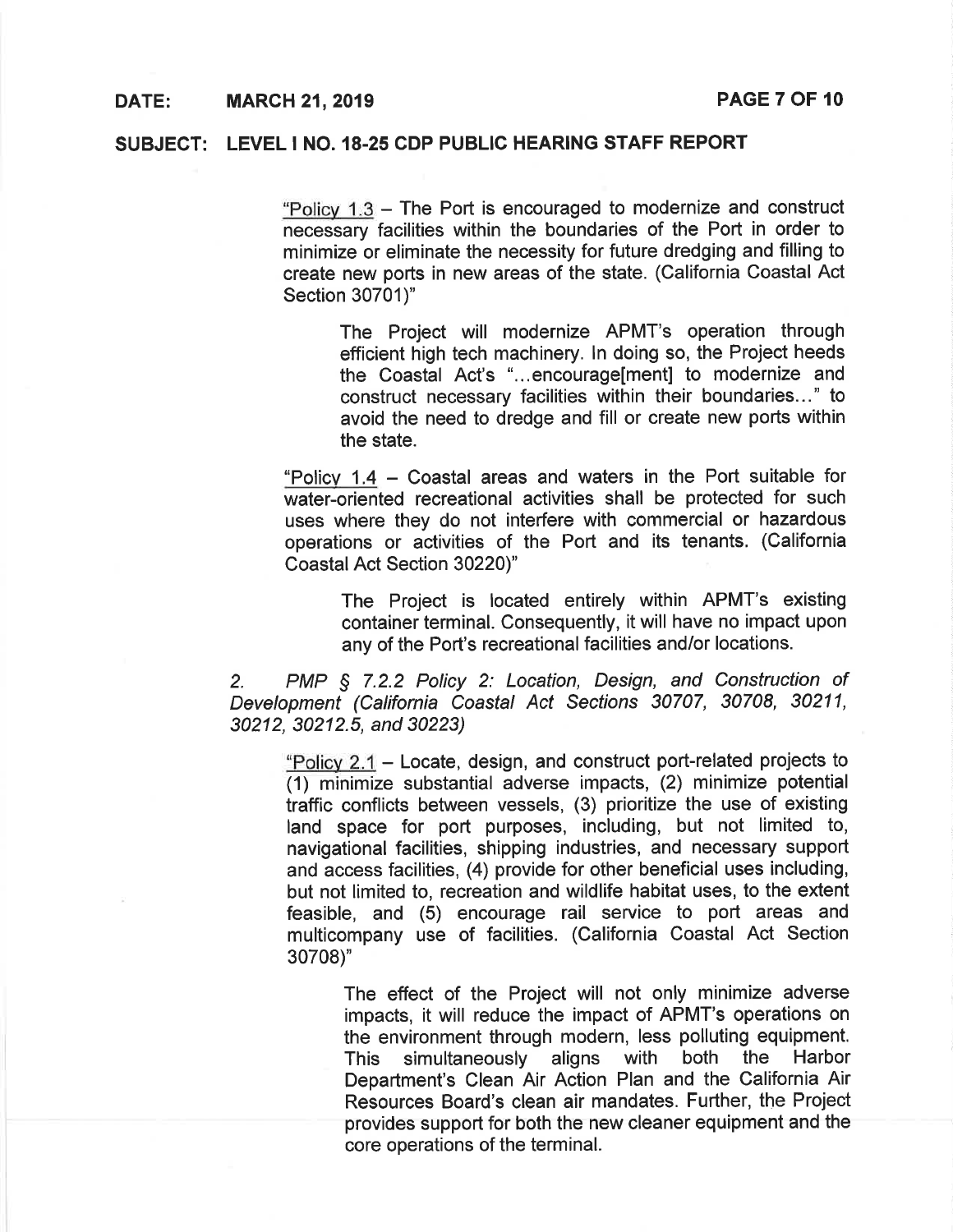## DATE: MARCH 21, 2019 **PAGE 8 OF 10**

## SUBJECT: LEVEL I NO. 18-25 CDP PUBLIC HEARING STAFF REPORT

### lll. FINDINGS OF FAGT: ENVIRONMENTAL IMPACTS

Pursuant to state California Environmental Quality Act (CEOA) Guidelines Section 15060(a), the Harbor Department as the Lead Agency deemed the application complete and began the environmental review process. The Lead Agency (i.e., the Harbor Department) then determined, pursuant to state CEQA Guidelines Section 15061 that the activity is a project and is subject to CEQA. Pursuant to CEQA Guidelines Section 15060, Harbor Department Environmental Management Division staff conducted a preliminary review of the Project, using the environmental checklist as established through the State CEQA Guidelines, to determine if potential adverse environmental impacts were identified.

Based on this preliminary review, the Harbor Department has not identified any potentially adverse environmental impacts associated with the proposed Project. The Project would likely provide an air quality benefit due to increased use of electrification as well as a reduction in vehicle miles traveled on the terminal. The Project would not result in an increase in capacity for the terminal, so it is not growth-inducing; and with no increase in capacity, there is no potential to adversely impact traffic or congestion. Further, there are no improvements or construction in the water that could pose <sup>a</sup> potential adverse impact to a biological resource in the water or adversely impact water quality. The Project and new equipment has presented no new safety concerns that would require an increased presence of police or fire resources. The equipment further does not increase the noise levels at the site as it is not additional equipment but rather, replacement equipment. The addition of electric charging stations, WiFi antennas, vertical reefer stacking, etc., is equipment that arrives assembled and requires no construction other than securing the equipment onto the facility. There are no additional noise levels associated with the proposed new equipment and no new trucks trips which tend to be the biggest contributors to noise at a container terminal.

The Project site is in the vicinity of the seasonal nesting grounds used by the California least tern. The California least tern, Sternula antillarum browni, is a subspecies of least tern that breeds primarily in bays of the Pacific Ocean within a very limited range in Southern California, in San Francisco Bay and in northern regions of Mexico. This bird is a federally and state listed endangered subspecies that has nested at this location since Pier 400's construction in 1996. lndustrial uses and on-site construction at Pier 400 have not adversely impacted nesting in the past. The Project does not change this in any way especially considering the very minor nature of this Project's proposed construction element. The Harbor Department has processed at least 30 APPs for various types of construction projects and facility modifications at the APM Terminal since approximately 2003, none of which disturbed or threatened the birds. Activities that could potentially impact breeding success are typically associated with the creation of new perching opportunities for raptors, or increasing noise or night lighting at the nesting site. ln-water work that could impede foraging opportunities or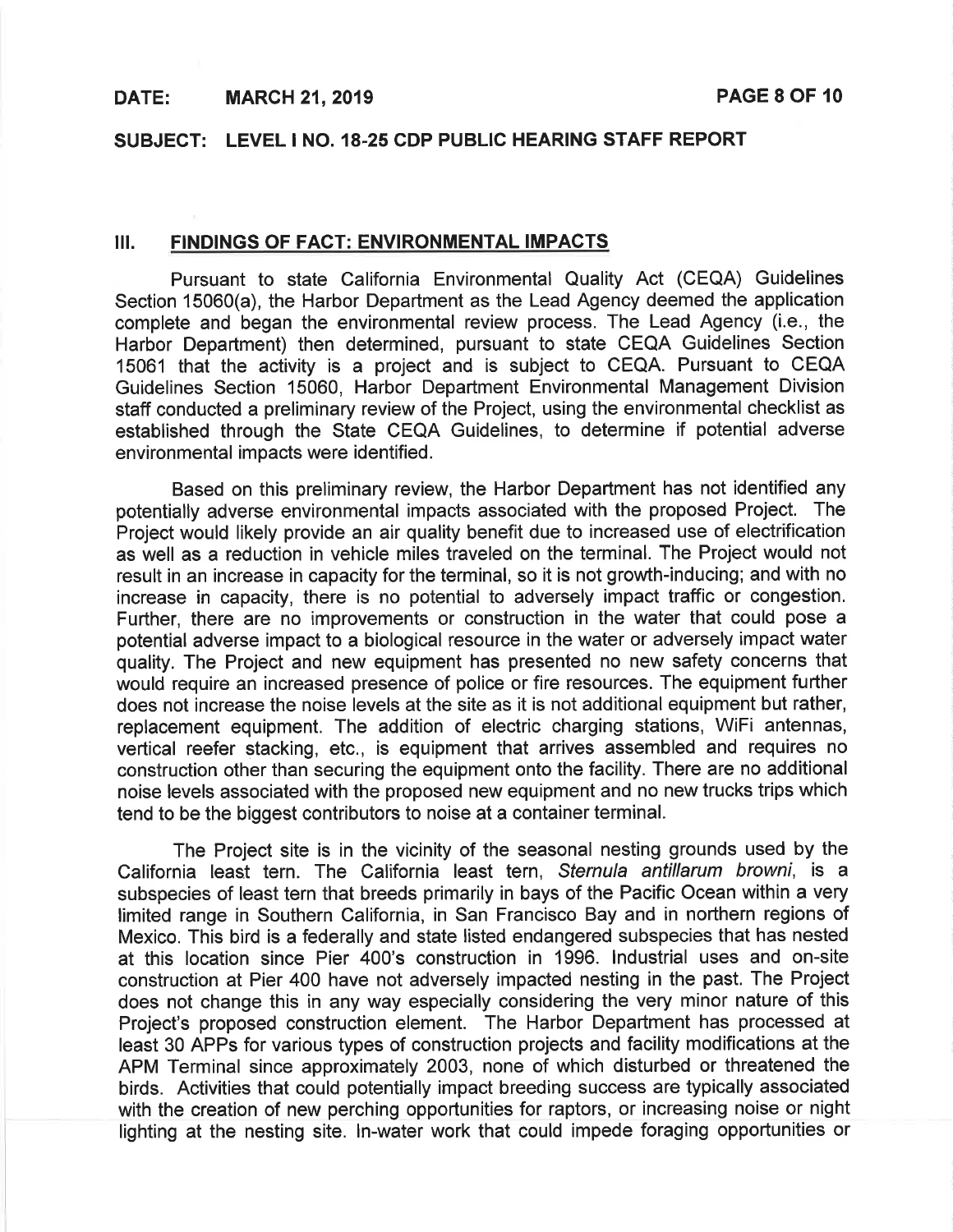## DATE: MARCH 21,2019 PAGE 9 OF <sup>10</sup>

# SUBJECT: LEVEL I NO. 18-25 CDP PUBLIC HEARING STAFF REPORT

degrade water quality could also hinder the birds' success. The Project does not create new structures for perching and does not increase noise or lighting. The Project has no in-water or wharf work so it will not impact foraging opportunities. Further, there are no new structures being proposed that would impede wildlife migratory patterns in any way.

Upon determination that the activity is subject to CEQA and completion of preliminary review pursuant to State CEQA Guidelines 15060, the Director of the Environmental Management Division conducted a review of the Project to determine if it is categorically exempt from the requirements of CEQA pursuant to state CEQA Guidelines  $15061(b)(2)$ . The Project has been found to be exempt under the following City of Los Angeles CEQA Guidelines:

- Article III, Class I (1) Interior or exterior alterations involving remodeling or minor construction where there be negligible or no expansion of use. Modifications to the facility to accommodate the Project are minor in nature as the site is an already developed and operating container terminal. The Harbor Department reviewed the recently prepared Terminal Rail and Capacity Analysis for Pier 400 which determined that the facility is berth constrained. The analysis concluded that the "wharf capacity is less than the container yard (CY) capacity, and thus is the governing capacity." As a result, the proposed facility modifications are not growthinducing nor is there any potential for throughput expansion with the existing berth configuration. The Project does not propose any alterations to the existing berths as part of this project; therefore, throughput cannot increase from the Project.
- Article III, Class 1 (32) Installation, maintenance or modification of mechanical equipment and public convenience devices and facilities which are accessory to the use of the existing structures or facilities and involve negligible or no expansion of use. The installation of WiFi antennas, reefer racks, traffic barriers and fencing and the removal of overhead road signs and their pilings at an existing industrial facility does not create an adverse environmental impact but these project components are necessary to allow the new equipment to operate safely at the site. a
- Article III, Class 1 (12) Outdoor lighting and fencing for security and operations. The current facility has existing lighting and extensive fencing for security purposes. Alterations to existing fencing are necessary to safely secure the area being utilized. Other on-site fencing improvements may be needed as the Project progresses. No new lighting is necessary.

Article III, Class 3  $(5)$  - Water main, sewage, electrical, gas and other utility extensions of reasonable lengths to serye already approved construction. The existing facility has an existing utility infrastructure in place. The Project needs to connect the existing electrical power to the a